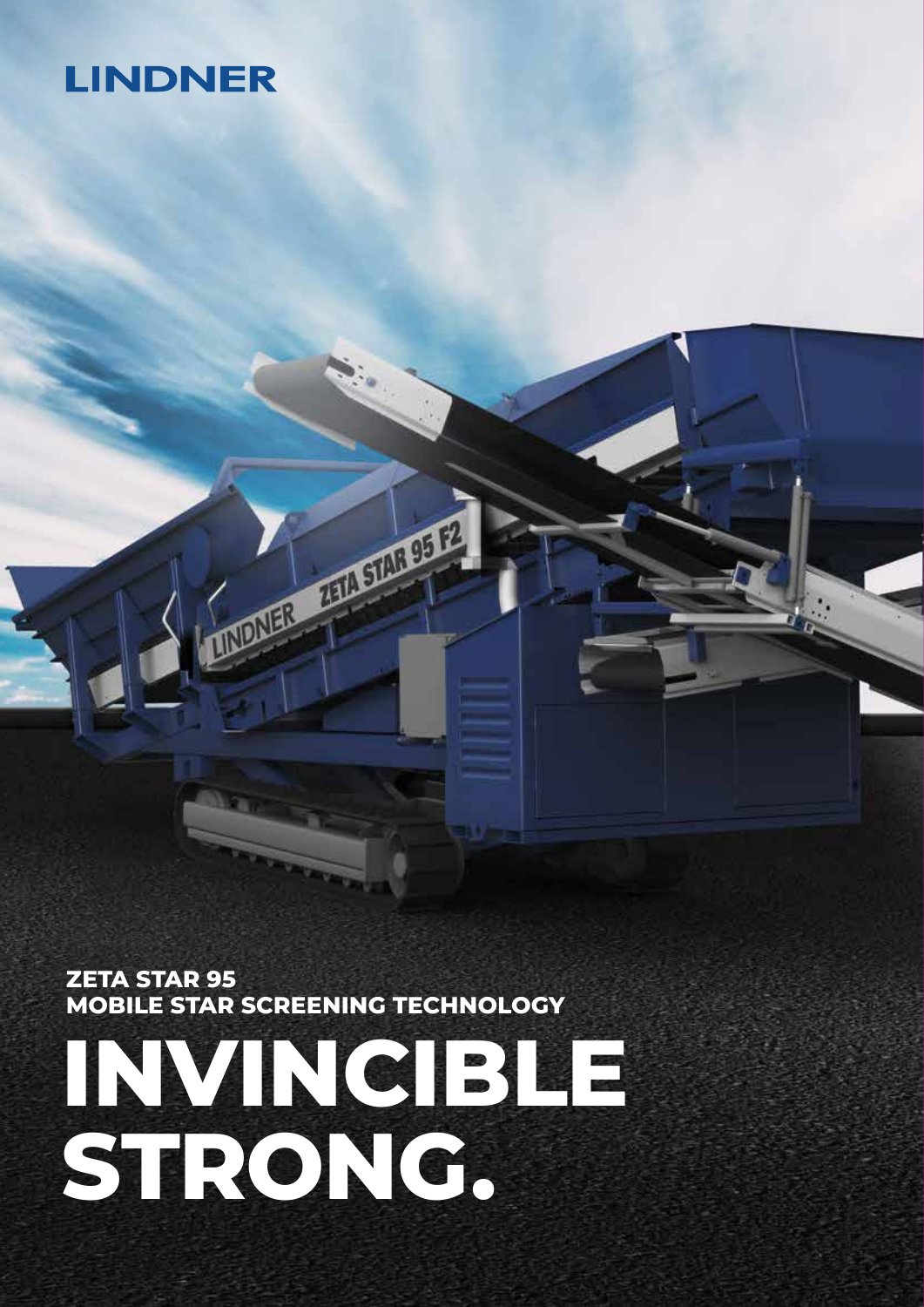**1.**

**INDNER** 

**2.**

**3.**

**4.**

**6.**

## **1. HIGH-END STAR SCREENING TECHNOLOGY**

Highest throughputs guaranteed by a large screening area of approximately 11.6 m².

Precise output – customise the star speed of the two different deck sections at the touch of a button.

**Minimum downtime** thanks to our wearand-tear-resistant screening stars made of elastic high-performance plastics.



Simple operation and parameter-setting via the intuitive touchscreen user



### **2. SMART SCREEN DECK CONFIGURATIONS**

Quickly adapts to different-quality input thanks to the adjustable screen deck angle. **Minimum maintenance** with our inclined, self-cleaning screening area.

Maximum throughput and perfect output quaranteed with our impeccably Active dust control thanks to the optional





Quick conversion for different particle sizesmade possible with a screen deck change in just 60 minutes.



**Minimum effort** ensured by the automatic and safe refeeding of oversized particles.

### **4. EASY-TO-USE CONTROLS**

interface.

Convenient shredder and screen operation from the wheel loader with our customisable remote control.

Easy manoeuvring of tracked machines thanks to the joystick remote control.

## **5. SOPHISTICATED COMBO**

compatible system components. water sprinkling system on shredder and screen.

# **IT MAKES ALL THE DIFFERENCE.**



## **ONLY LINDNER CLIENTS CAN TRULY SAY:**

# **THAT'S HOW YOU GET THE MOST OUT OF WASTE WOOD:**

Maximum throughput with uniform particles – the perfectly matched system components ensure maximum productivity, even with difficult materials. Smart functions such as the quick-change screen deck and variable star speeds give you the flexibility you need to produce different fractions in record time.

## **6. ROBUST TRACKED CHASSIS**

Independent manoeuvring of the machine thanks to hydraulic crawler tracks. Secure hold and anchoring for maximum stability in operation. Optional rubber pads are available for gentle operation on tarmacked areas.

**5.**

## **3. WELL-ENGINEERED MATERIAL FEED AND DISCHARGE SYSTEMS**

Ideal material transfer between shredder and screen thanks to optional speed regulation of the discharge conveyor. Consistently high throughput with our

feed hopper with dosing function. Low dust emissions due to hydraulically height-adjustable discharge conveyor – can even be adjusted during operation.